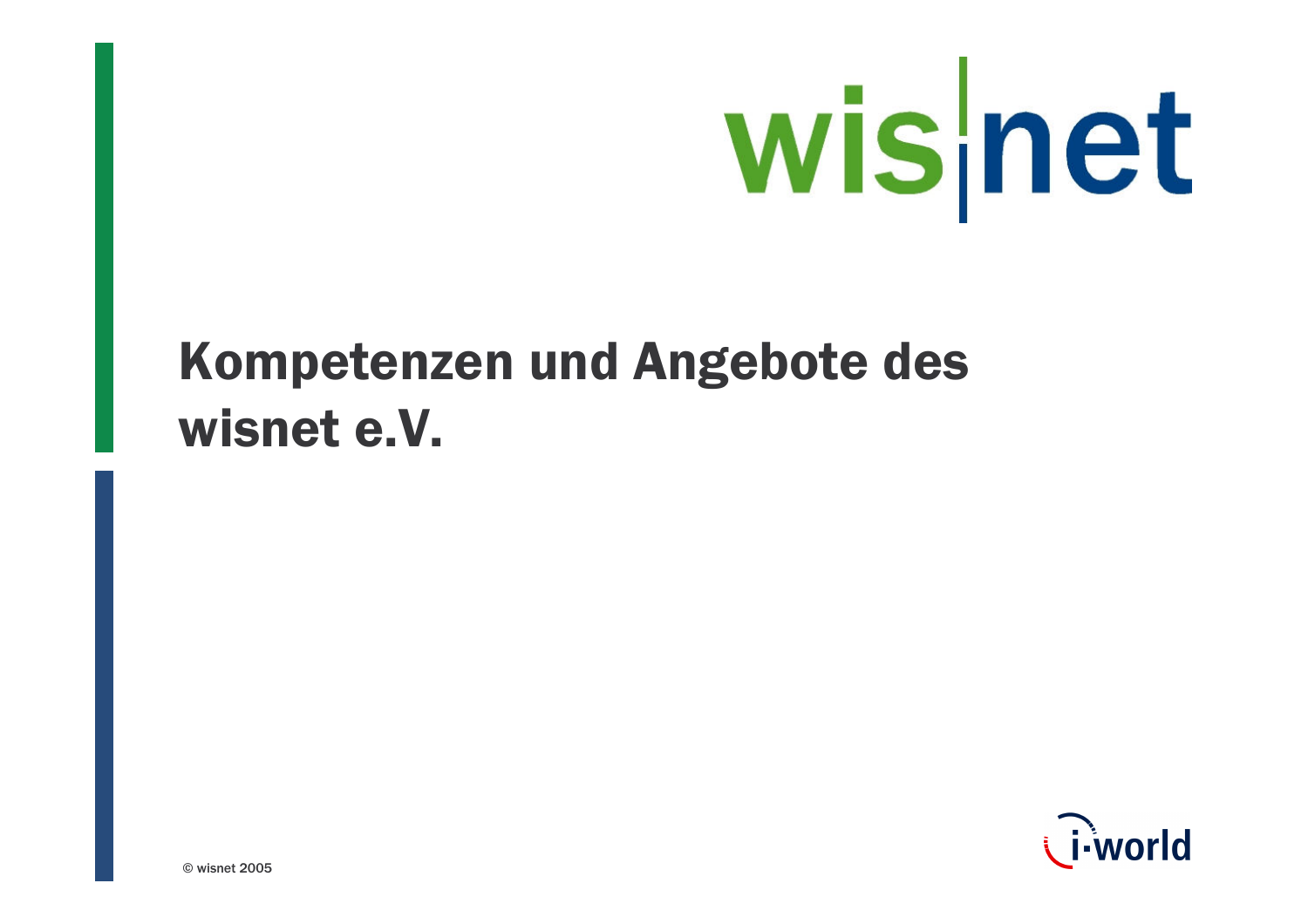

#### **Unser Leitbild**

# · Wissen fördert die Region - wir fördern Wissen!





Kontakt: Jörg Siegmann c/o Wirtschaftsförderung Hagen GmbH, Universitätsstraße 11, D-58095 Hagen Telefon +49 (0) 23 31 / 80 99 54, Telefax +49 (0) 23 31 / 80 99 80, info@wisnet.de, www.wisnet.de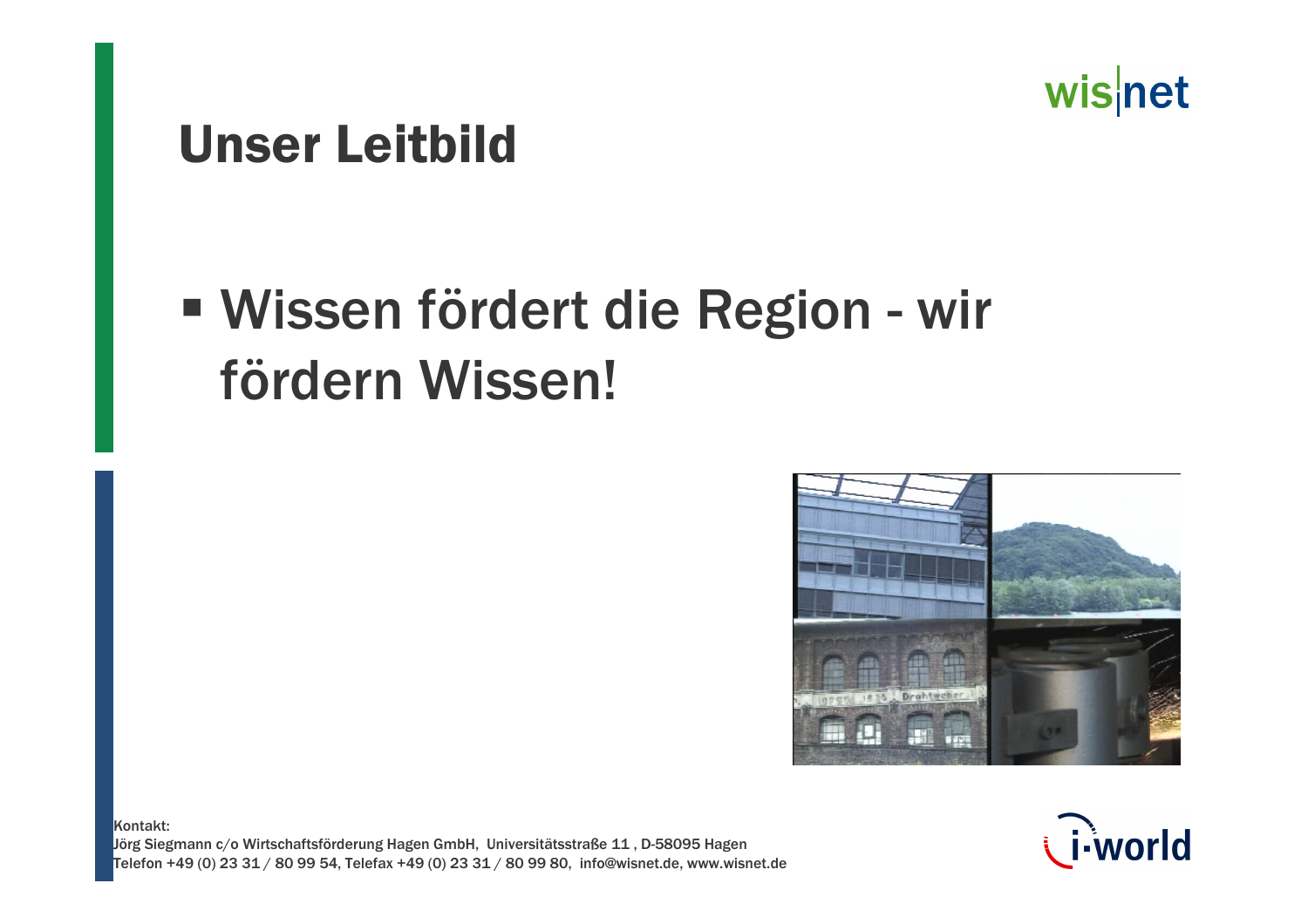## wisnet

### **Was wir wollen**



#### **- Die Region entwickeln!**

Steigerung der Wettbewerbsfähigkeit und Profilierung als Standort der IT/Bildungswirtschaft



**KMU stärken, Beschäftigte qualifizieren!** Stärkung der Wettbewerbsfähigkeit und Kompetenzen durch mediengestütztes **Lernen (E-Learning)** 



#### **- Anbieter unterstützen!**

**Schaffung eines wachstums- und** ansiedlungsfreundlichen Klimas für die IT/Bildungswirtschaft

Kontakt:



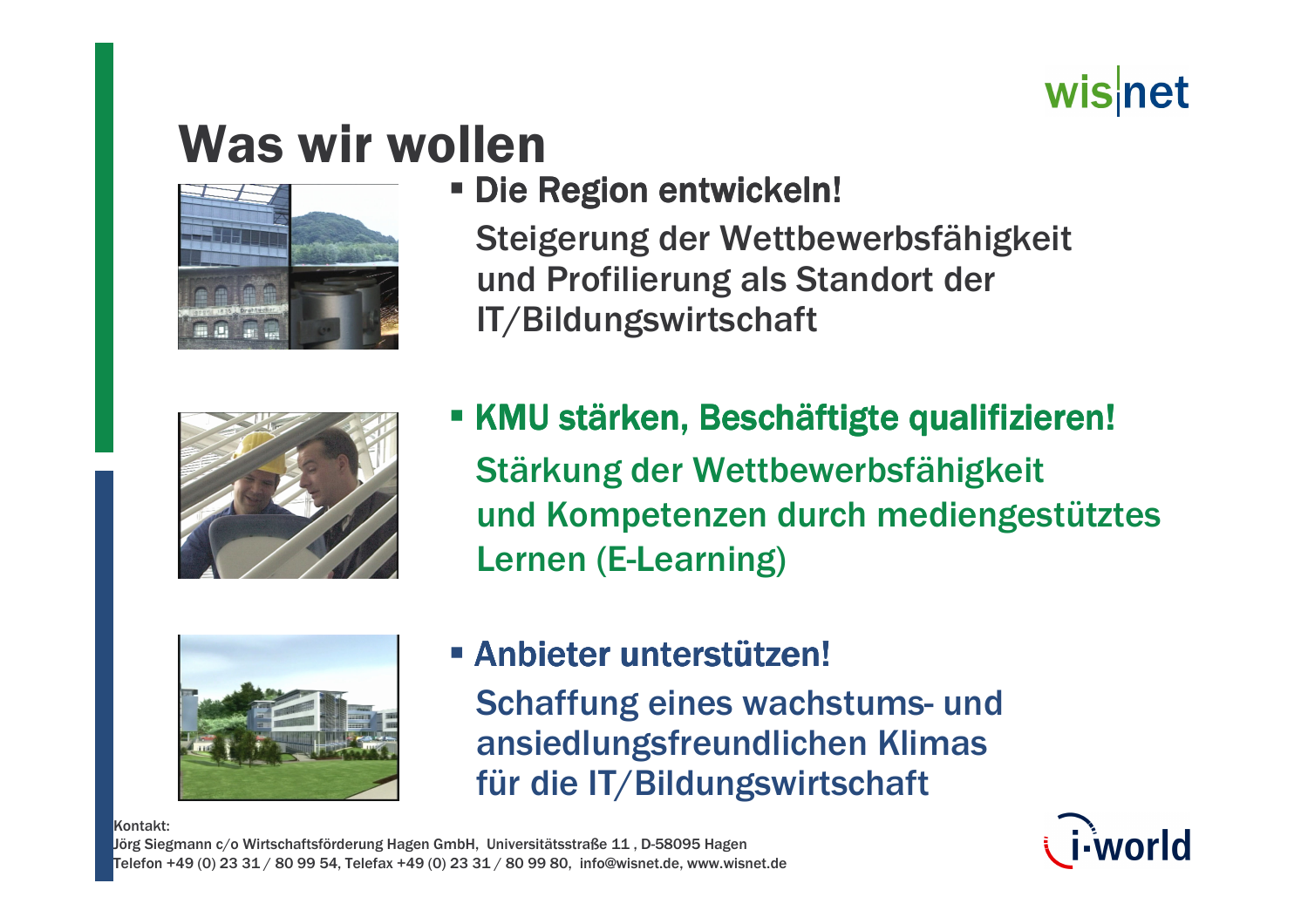### wisnet

# wisnet ist interdisziplinär

- Bildungseinrichtungen  $\overline{\phantom{a}}$
- **Beratung**  $\blacksquare$
- **Training und Qualifizierung**
- Personalentwicklung  $\blacksquare$
- **Design und Medien**  $\Box$
- Förderungseinrichtungen
- Öffentliche Einrichtungen  $\blacksquare$
- **IT Betreuung**  $\blacksquare$
- **Software-Experten**
- П  $0.000$



Kontakt: Jörg Siegmann c/o Wirtschaftsförderung Hagen GmbH, Universitätsstraße 11, D-58095 Hagen Telefon +49 (0) 23 31 / 80 99 54, Telefax +49 (0) 23 31 / 80 99 80, info@wisnet.de, www.wisnet.de